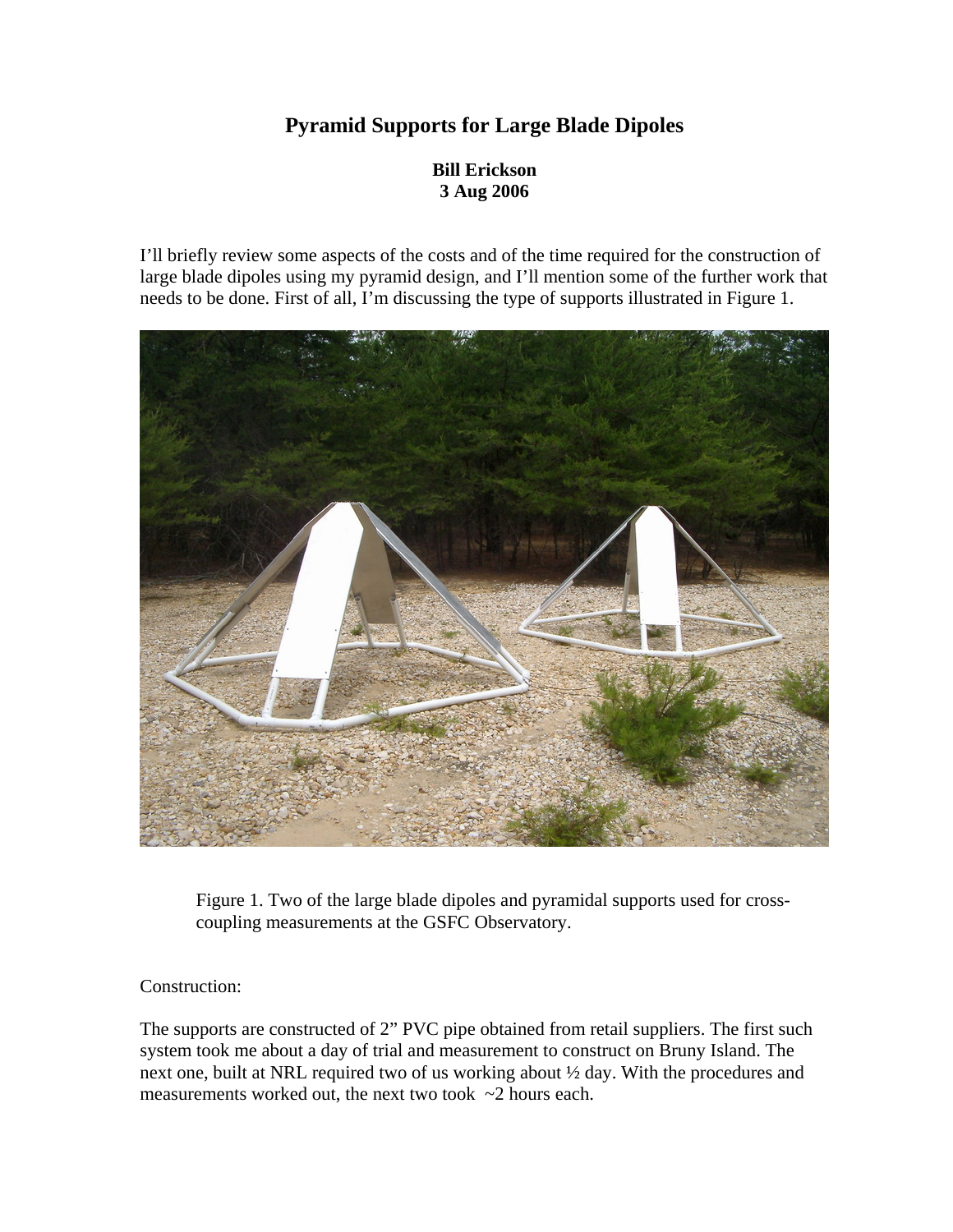When assembling or disassembling the structure a temporary wooden post is inserted under the balun plate in order to support it until construction is completed. Assembly takes only  $\sim$ 10 minutes.

I made no attempt to obtain weather-resistant plastic pipe. This matter needs to be investigated by consulting experts on the properties of plastics and by obtaining samples of readily-available plastic pipes and exposing them to the weather at the VLA site. Presumably, pipes used for irrigation or outdoor electrical conduit should stand up to outdoor conditions but this needs to be proven. Pipes of various types should be placed at the VLA site to start exposure as soon as possible.

## Costs:

I purchased the pipes and fittings needed for the three NRL dipole stands for a total of \$289.26 or \$96.42 at retail prices. This agrees well with the \$110, again at retail prices, that I spent on the parts for the stand that I built at Bruny Island, excluding bolts and nuts for the assembly. .

The plastic plate for mounting the balun cost about \$10. However, for convenience I used Plexiglas that probably is not the best choice for weather resistance. This matter also needs to be investigated.

The blades themselves, as fabricated at NRL were quite expensive, about \$300 for a set of four. This cost could probably be greatly reduced through the use of much thinner material riveted to pieces of Aluminum angle for strength. Again, ideas such as this need investigation.